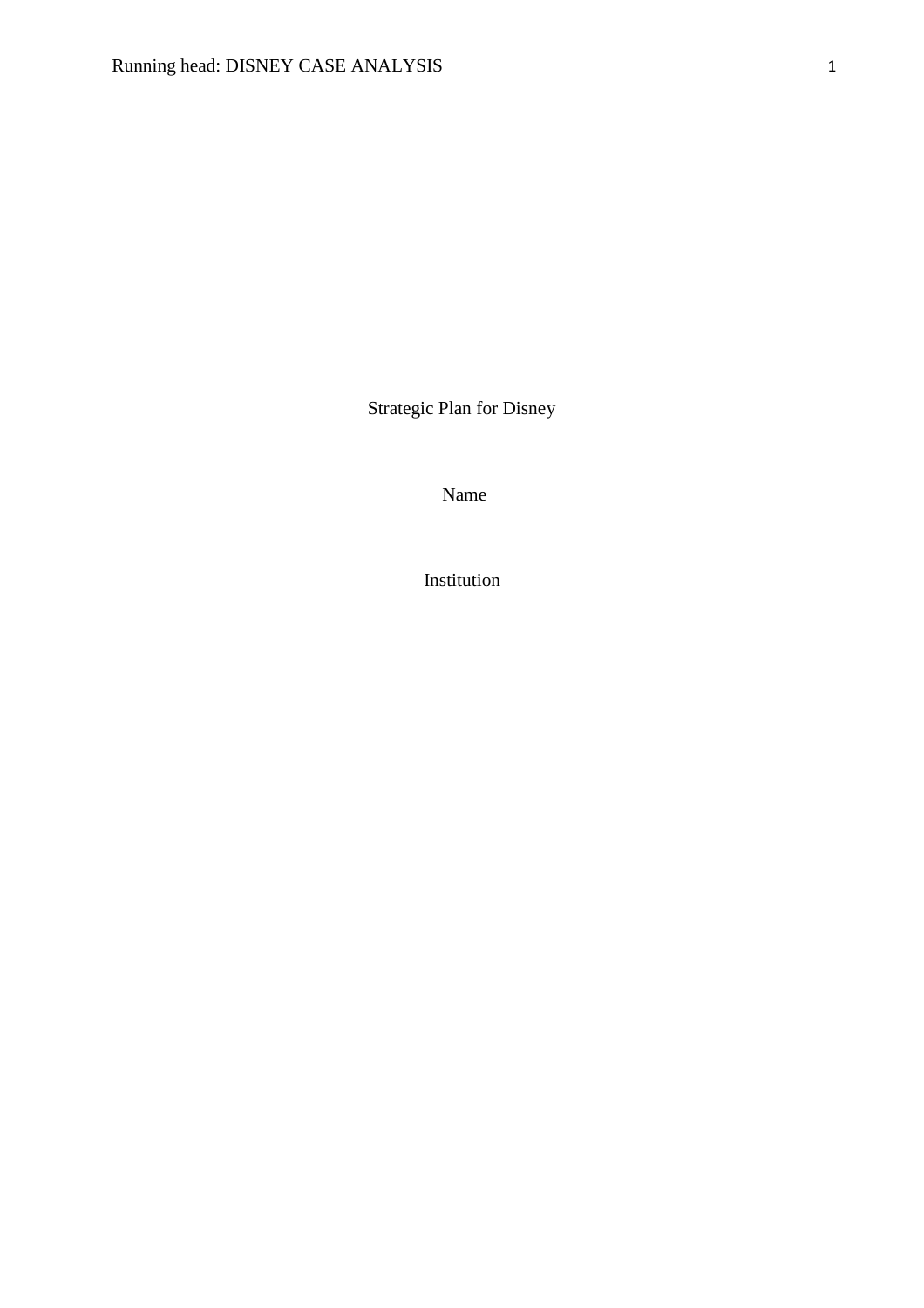## **Table of Contents**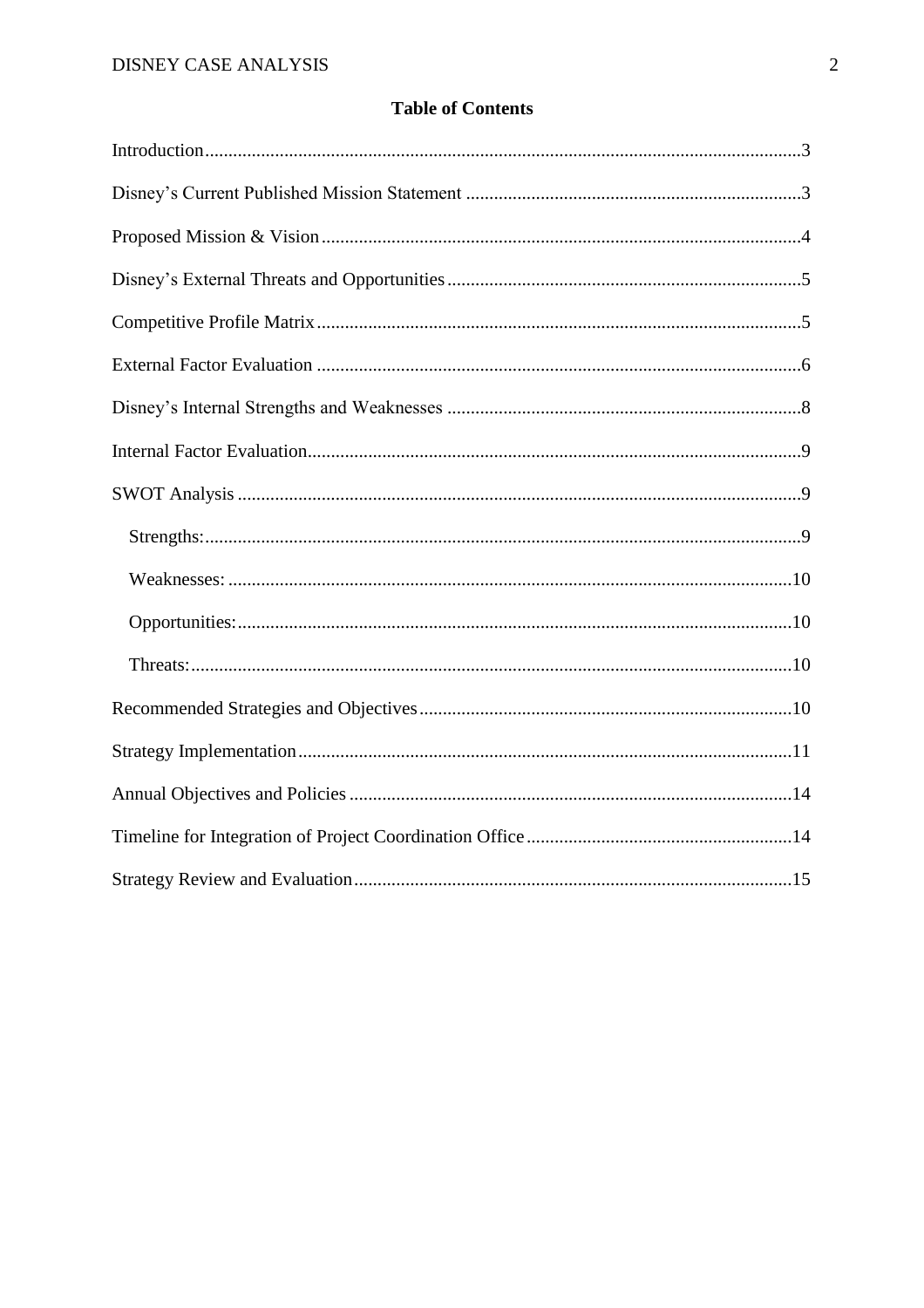#### **Introduction**

The Walt Disney Company represents a truly immense organization composed of four strategic business units (SBUs) which, with the consideration of the consolidated revenue, represented roughly a whopping 35.5 billion dollars in 2007. The four SBUs are Disney Consumer Products, Studio Entertainment, Parks and Resorts, and Media Networks Broadcasting , and these can be further subdivided into 28 categories and are composed of a plethora of brands. The only two fundamental commonalities that can be deduced upon inspection of the entirety of the Walt Disney Company's holdings are entertainment and information. Every business activity the organization is engaged in is related in some manner to providing its consumer base entertainment and/or information.

Despite the two commonalities of the Walt Disney Company's activities, there exists a tremendous spectrum of variety in its operations. One of the growth strategies that have helped the conglomeration reach its current level of success is the fact that the organization has expanded, both vertically and horizontally, into new markets by targeted segmentation. In most cases, it reaches these market segments with an acquired brand, such as ESPN, ABC, and Miramax Films. Furthermore, it is only through the diversification in branding that Disney has grown simply because the children's brand is comparatively limited in terms of the target demographic. It is also the same diversity that minimizes the systemic risk involved with operating in too narrow of a portfolio.

#### **Disney's Current Published Mission Statement**

Walt Disney's does not have a published vision statement. However, their current mission statement can be found on their website (The Walt Disney Company, n.d.). The current mission statement reads as follows: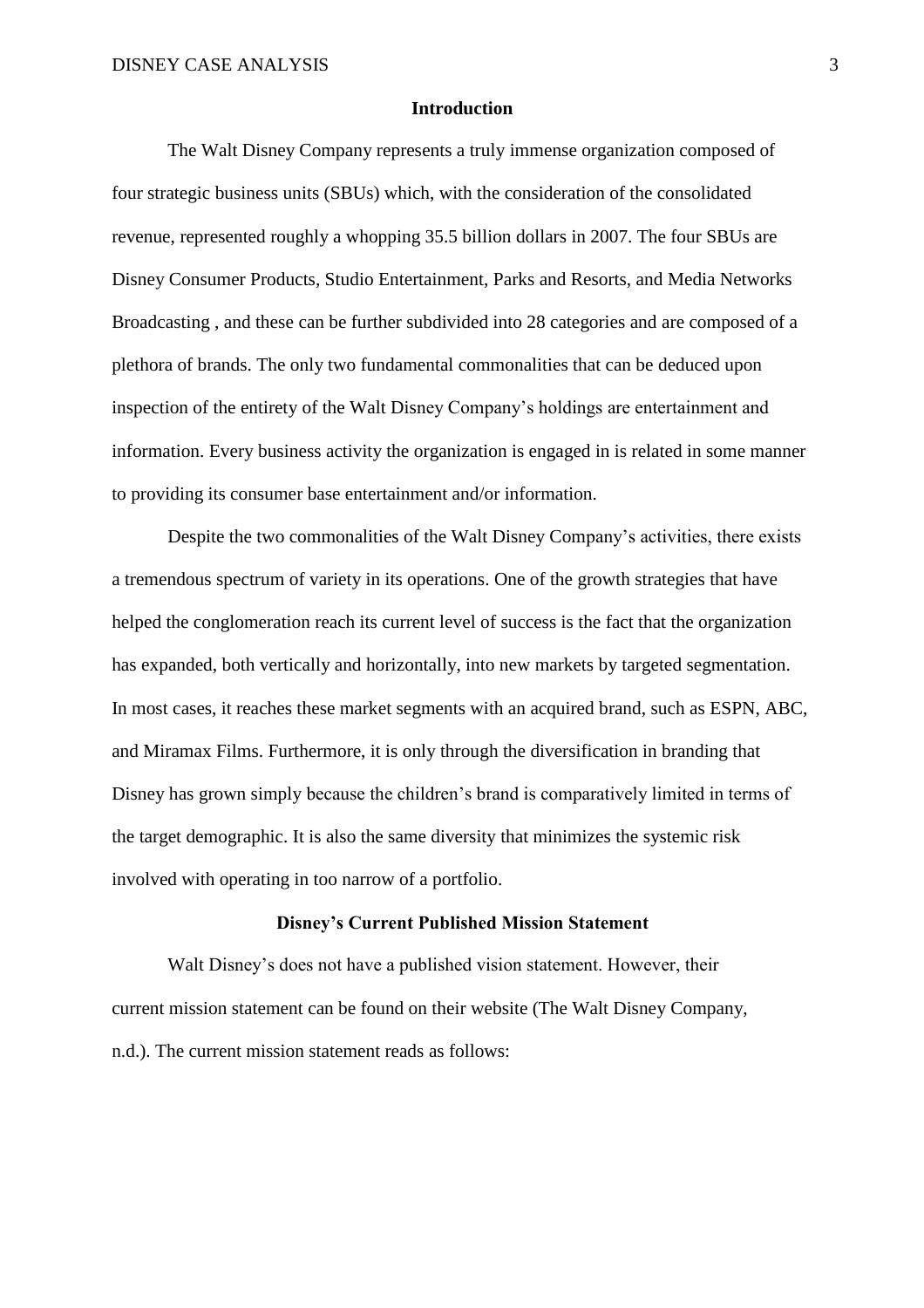The mission of The Walt Disney Company is to be one of the world's leading producers and providers of entertainment and information. Using our portfolio of brands to differentiate our content, services and consumer products, we seek to develop the most creative, innovative and profitable entertainment experiences and related products in the world.

The mission statement is subject to criticism and seems almost as if it is outdated. For example, Walt Disney is already one of the world's leading producers of the goods and services it markets. Therefore, there is no direction or purpose inherent in this statement other than the maintenance of its current position. Furthermore, Disney's Media Networks accounts for the largest revenue generator (43%) among different SBUs. However, it almost seems as if the role of information provider is somewhat downplayed by the restating of their dedication to entertainment in the second part of the mission statement. With these criticisms in mind, an updated version of the mission statement will be proposed.

#### **Proposed Mission and Vision**

The proposed mission statement for the company is slightly lengthier but retains the overall composition of the current statement with slight alterations to incorporate the points mentioned. The proposed statement reads as follows:

The mission of The Walt Disney Company is to be the largest and most trusted producer and provider of entertainment and information. Using our portfolio of brands to differentiate our content, services and consumer products, we will become the most responsive and adaptable to serve the needs of the consumers' in our target markets. We will maintain our integrity and adhere to the core values upon which our company was founded as we create the most innovative and profitable entertainment experiences, most reliable and relevant informational services, and related products in the world.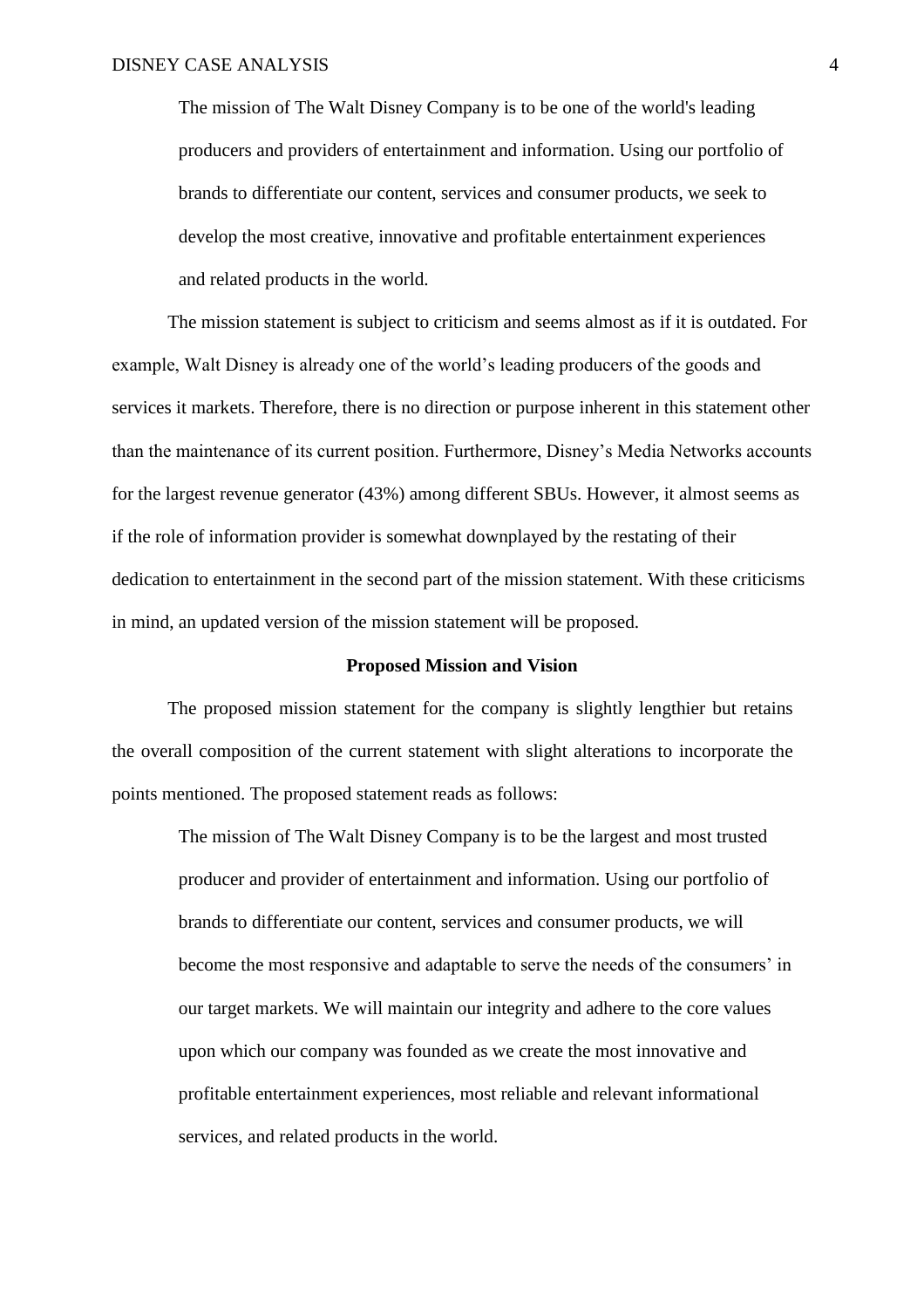It is also important to consider the fact that Disney's diversity prohibits the possibility of creating an encompassing mission statement for all of its various activities. This undoubtedly reduces the possibility that a vision statement could successfully align all of the different divisions. Consequently, this may be the primary reason why the company does not have a published vision statement. Disney's main competitor, Time Warner, has an even less substantial published statement. As opposed to a conventional mission statement, Time Warner publishes a list of core values (Time Warner Corporate, n.d.). The diversity of these companies would only make such statements relevant at the divisional level.

### **Disney's External Threats and Opportunities**

The individual external threats to Walt Disney are equally as diversified as the company itself. However, one of the greatest potential risks to the overall aspirations of the company is rooted in the protection of its brand(s) image and credibility. The incredible history of the Walt Disney Company and its positive reputation are deeply engrained within the United States' cultural heritage and as well as around the world. This is also evident in the fact that Walt Disney's balance sheet boasts exorbitant amounts of intangible assets and goodwill. According to the company's balance sheet in 2007, Disney accounted for over 24 billion dollars in intangible assets. Intangible assets are inherently more subject to risks than more traditional assets. Therefore, a balance must be achieved that embraces diversity in branding but also maintains a healthy risk adversity to any potential threats to its brand(s) integrity.

## **Competitive Profile Matrix**

The Competitive Profile Matrix has been applied to Walt Disney and how they rate with regards to their closest competitor, Time Warner. Although this method of analysis provides some insights to the competitive landscape, it must be noted that the two competitors do not operate along the same lines. Disney has carved out its own niche position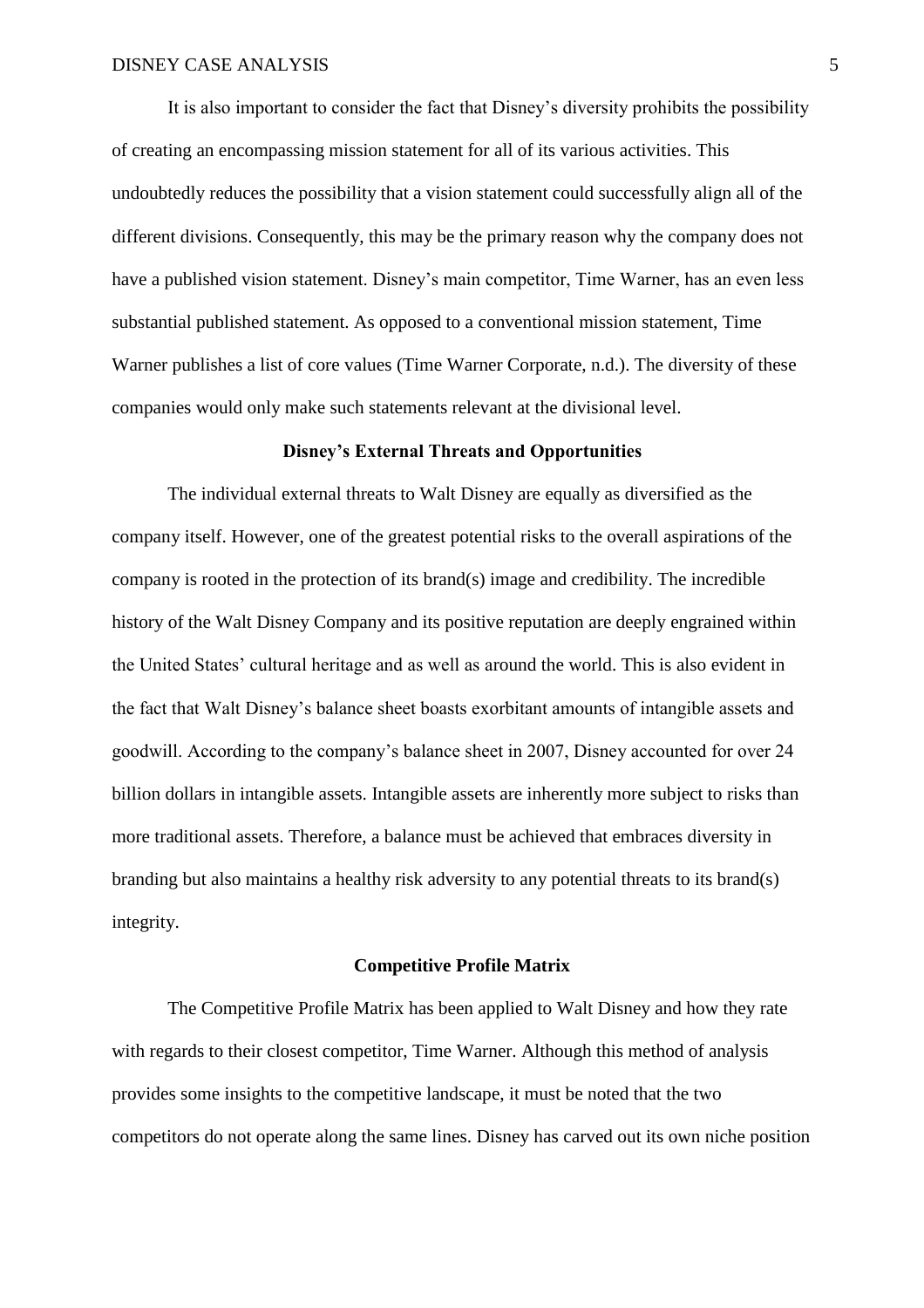# DISNEY CASE ANALYSIS 6

over the years and it operates through a unique portfolio that only directly competes with Time Warner on one front, the Media Network. Therefore, this analysis should only be considered on a superficial level as it may not accurately represent the state of competition between the said companies.

| <b>Critical Success Factors</b> | Weight | <b>Walt Disney</b> | Weighted | Time Warner    | Weighted |
|---------------------------------|--------|--------------------|----------|----------------|----------|
| Advertising                     | 0.2    | $\overline{4}$     | 0.8      | 3              | 0.6      |
| <b>Product Quality</b>          | 0.1    | $\overline{2}$     | 0.2      | $\overline{3}$ | 0.3      |
| Price Competiveness             | 0.1    | $\overline{2}$     | 0.2      | $\overline{2}$ | 0.2      |
| Management                      | 0.1    | $\overline{4}$     | 0.4      | $\overline{3}$ | 0.3      |
| <b>Financial Position</b>       | 0.15   | $\overline{4}$     | 0.6      | $\overline{4}$ | 0.6      |
| <b>Customer Loyalty</b>         | 0.1    | $\overline{4}$     | 0.4      | $\overline{3}$ | 0.3      |
| Global Expansion                | 0.2    | 3                  | 0.6      | $\overline{3}$ | 0.6      |
| <b>Market Share</b>             | 0.05   | 3                  | 0.15     | $\overline{4}$ | 0.2      |
| Total                           | 1      |                    | 3.35     |                | 3.1      |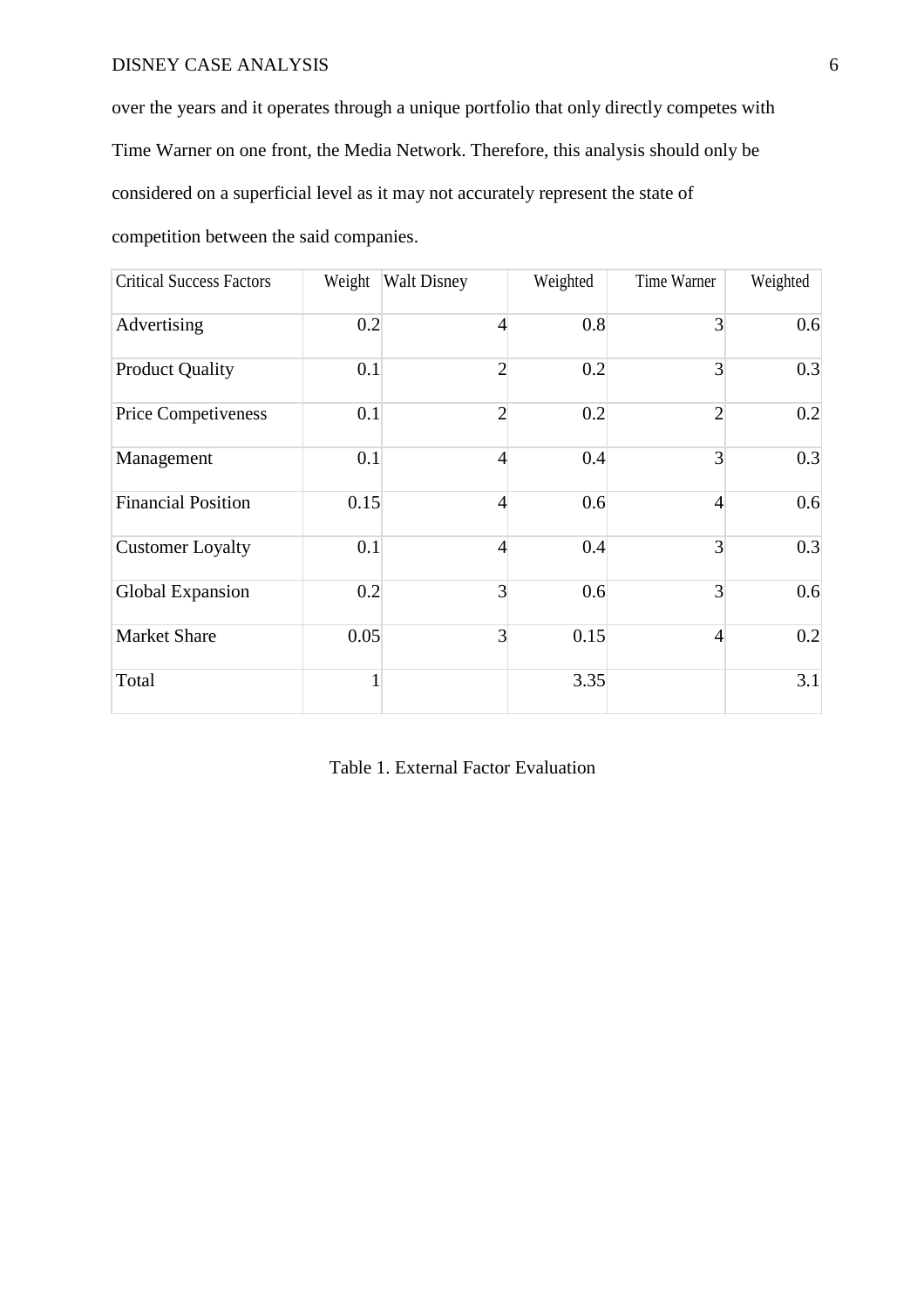| <b>Key External Factors</b>                   |              |                |                |
|-----------------------------------------------|--------------|----------------|----------------|
| Opportunities                                 | Weight       | Rating         | Weighted Score |
| <b>New Market Segments</b>                    | 0.08         | $\overline{4}$ | 0.32           |
| <b>New Global Markets</b>                     | 0.1          | $\overline{2}$ | 0.2            |
| <b>New Attractions for Theme Parks</b>        | 0.05         | 3              | 0.15           |
| <b>Movie Opportunities</b>                    | 0.1          | 3              | 0.3            |
| <b>New Media Channels</b>                     | 0.1          | $\overline{4}$ | 0.4            |
| <b>Web Opportunities</b>                      | 0.04         | $\overline{2}$ | 0.08           |
| <b>Inventory Management</b>                   | 0.03         | 3              | 0.09           |
| Product/Service Versioning                    | 0.04         | 3              | 0.12           |
|                                               |              |                | $\theta$       |
| <b>Threats</b>                                |              |                | $\overline{0}$ |
| <b>Fierce Competition for all SBUs</b>        | 0.1          | 3              | 0.3            |
| Maintaining Product Differentation            | 0.05         | $\overline{3}$ | 0.15           |
| Recession                                     | 0.06         | $\overline{2}$ | 0.12           |
| Controlling Intellectual Properties           | 0.08         | 3              | 0.24           |
| Maintaining Brand Image                       | 0.1          | 3              | 0.3            |
| Embedded within US Culture                    | 0.04         | $\overline{2}$ | 0.08           |
| Activists - Religious, Animal, Sexual Content | 0.03         | $\mathbf{1}$   | 0.03           |
|                                               | $\mathbf{1}$ |                | 2.88           |

## Table 2.

Disney's External Factor Evaluation reveals that the organization operates within an incredibly complex environment, yet, it has a plethora of opportunities. These opportunities can be generally reduced into one of two activities; they vertically expand into new market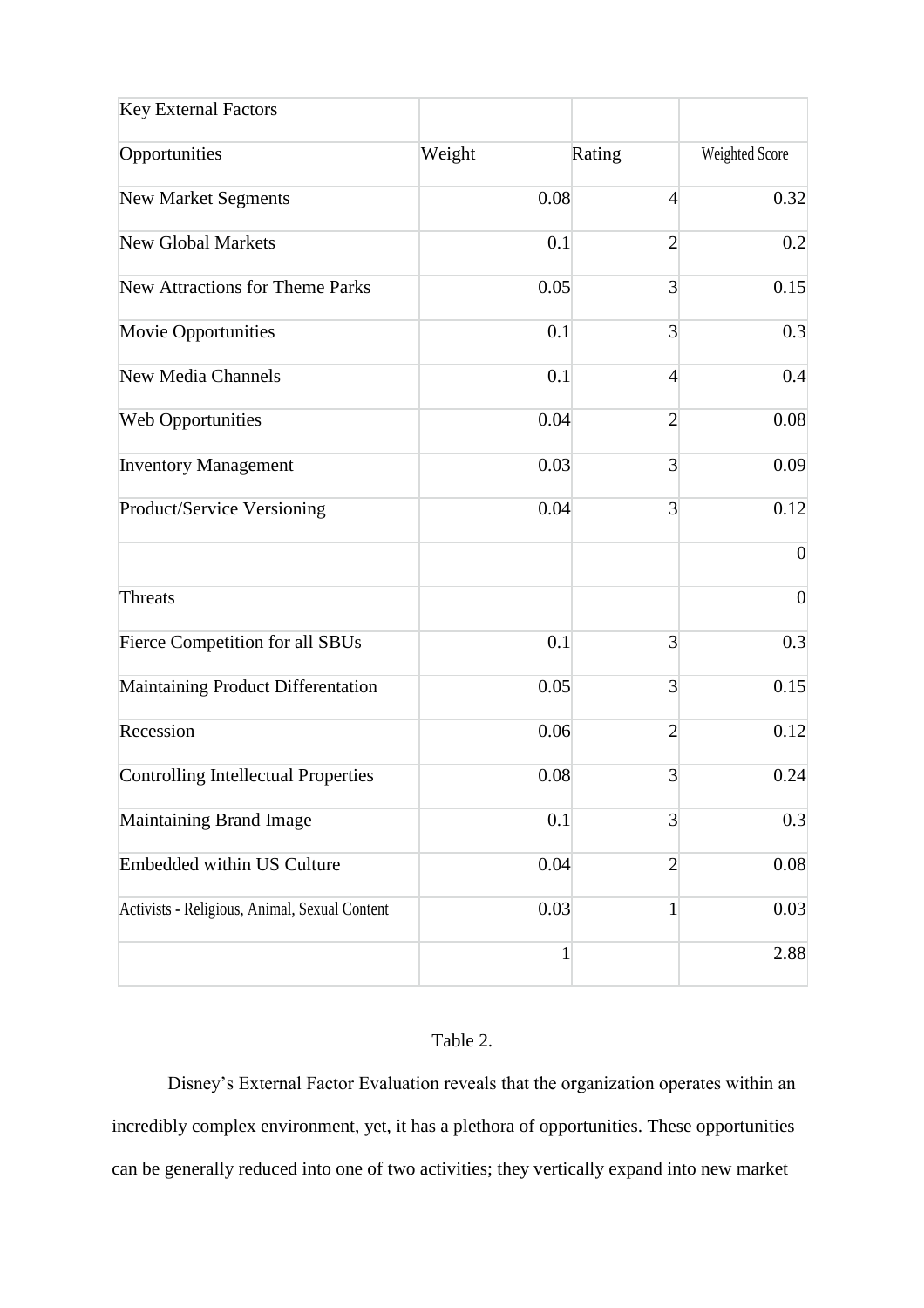segments or horizontally expand into new markets all together. The opportunities also generally require an innovative approach to manifest their success, in which Disney has rich supply of historical examples.

The major threats that Disney faces include protecting their intellectual properties, especially in the Studio Entertainment division, as well as threats generated by an economic downturn. Most of Disney's products and services are priced at a premium and therefore subject to risk in a recessionary period. Another major threat is the fierce level of competition that each SBU faces independently. There are several competitors in the Theme Park industry but when it comes to movies and television, the number of rivals are too numerous to even mention.

### **Disney's Internal Strengths and Weaknesses**

Disney's internal strengths are composed mainly of the company's innovative leveraging of its financial prowess and tremendous brand recognition to move vertically and horizontally into new markets. Innovation has been at the core of Disney's organizational culture virtually from day one. The fact that their portfolio is so diversified also offers the company substantial advantages in terms of risk mitigation. Consequently, this offers a layer of protection against any macroeconomic turbulence.

One major weakness that Disney is currently facing is the return on investments allocated to the Studio Productions. This is undoubtedly a consequence of piracy in the movie industry. The case mentions the loss of income generated in terms of the required investment as a major concern for the company. Disney's diversity offers a competitive advantage in the movie industry when compared to other production firms that only operate in that one particular industry. However, the loss of the profit margins that movies once generated is a troubling predicament for management.

## **Internal Factor Evaluation**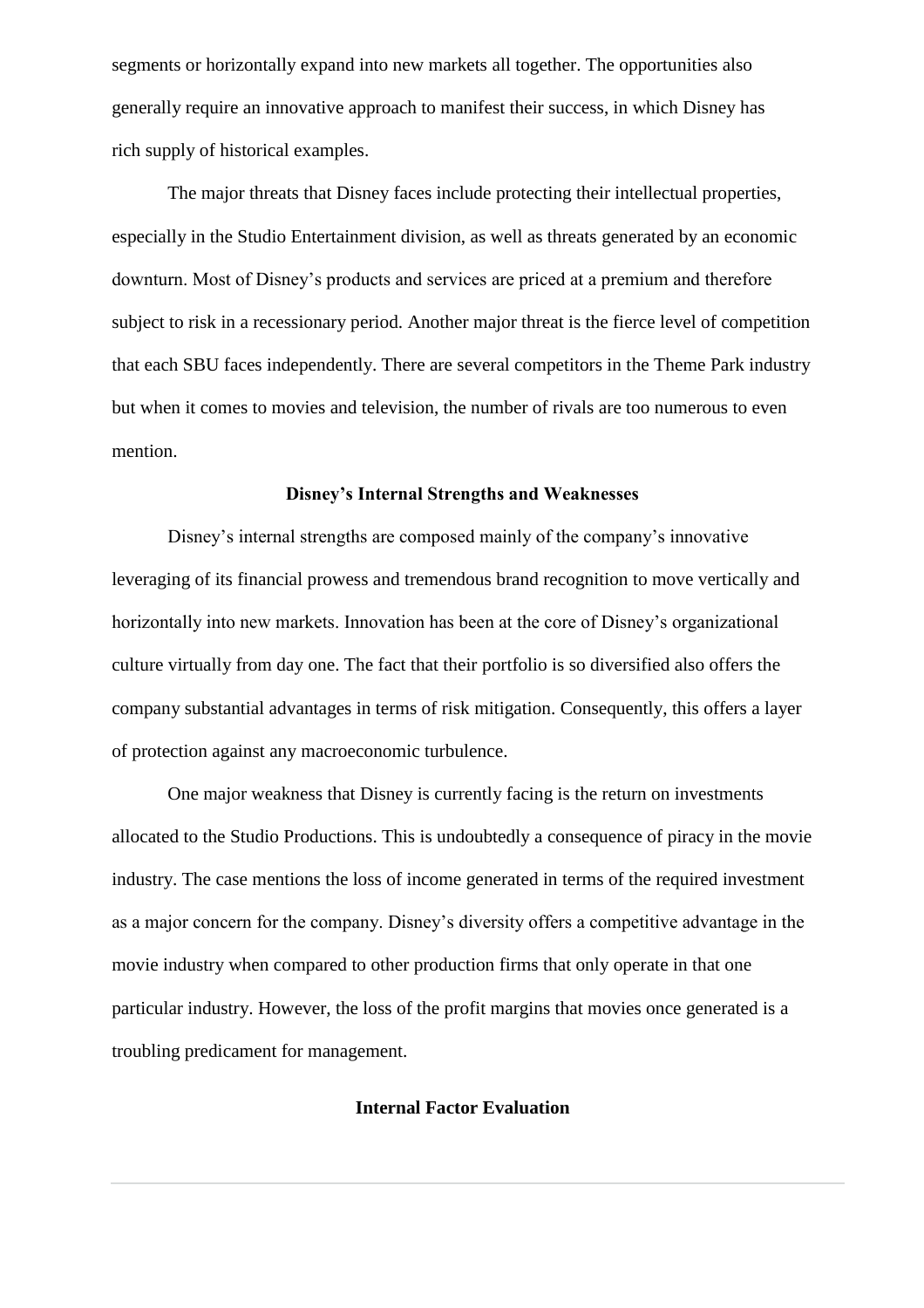| Key Internal Factors                          | Weight       | Rating         | Weighted Score |
|-----------------------------------------------|--------------|----------------|----------------|
| Strengths                                     |              |                |                |
| Targeted (SBU) Approach                       | 0.14         | $\overline{4}$ | 0.56           |
| Diversified Portfolio                         | 0.1          | $\overline{4}$ | 0.4            |
| <b>Inventory Reduction</b>                    | 0.07         | 3              | 0.21           |
| Cable/Satillite Growth                        | 0.11         | 3              | 0.33           |
| <b>Innovative On-Demand Products</b>          | 0.09         | 3              | 0.27           |
| <b>Successful Version Efforts</b>             | 0.08         | $\overline{2}$ | 0.16           |
| Weaknesses                                    |              |                | $\overline{0}$ |
| <b>Studio Entertainment ROI</b>               | 0.1          | $\overline{2}$ | 0.2            |
| <b>Control Over SBUs</b>                      | 0.12         | 3              | 0.36           |
| <b>Complicated Theme Park Growth Strategy</b> | 0.06         | $\overline{2}$ | 0.12           |
| <b>Product Differentation</b>                 | 0.13         | $\overline{2}$ | 0.26           |
|                                               | $\mathbf{1}$ |                | 2.87           |

Table 3.

## **SWOT Analysis**

As previously mentioned, the diversity of the Walt Disney Company holdings makes many traditional forms of analyses irrelevant at the corporate level. One of the primary advantages of the SBU structure is that it allows the individual divisions to tailor their strategies to fit the needs of their specific market. For example, a Porter's Five Forces analysis would include a barrier to entry force which could only be accurately constructed for each individual market where the corporation operates in. Trying to encompass the vastness of operations into a single organizational strategy requires a very broad and generalized vantage point. To achieve this, a simple SWOT analysis is conducted to maintain the perspective required in compiling the effects of diversity into a single analysis.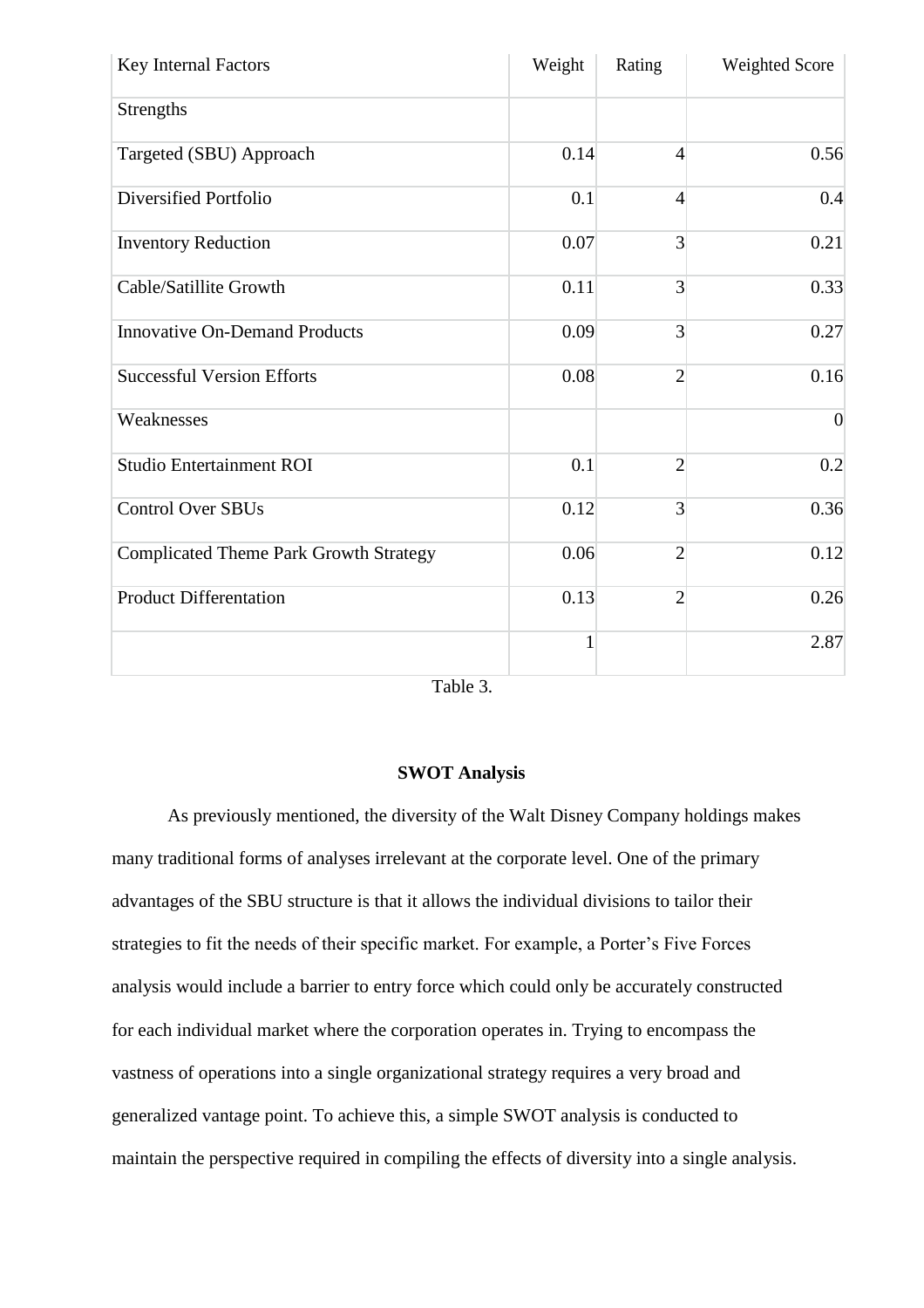## **Strengths**

Stable Revenue and Profit

Growth Diversified Portfolio

Tremendous Brand Recognition

Responsiveness to Markets

Substantial Asset Holdings

### **Weaknesses**

Top Tier Management Turnover

Redundancy in Business Functions Due to SBU Structure

Inclusion of High-Risk Investments in Holdings

Lack of Corporate Control over Divisions

Growth Barriers in Theme Parks

## **Opportunities**

Continued Growth through Further Diversification

New Markets Available for Expansion (Foreign Opportunities)

Potential for Enhanced Web Presence

Further Penetration of Target Markets through Versioning

Knowledge Management-Information Transfer

### **Threats**

Loss of Control over SBUs

Recession

Negative Publicity

Fierce Competition

Poorly Integrated Acquisitions

# **Recommended Strategies and Objectives**

The recommended strategies for the Walt Disney Company are composed of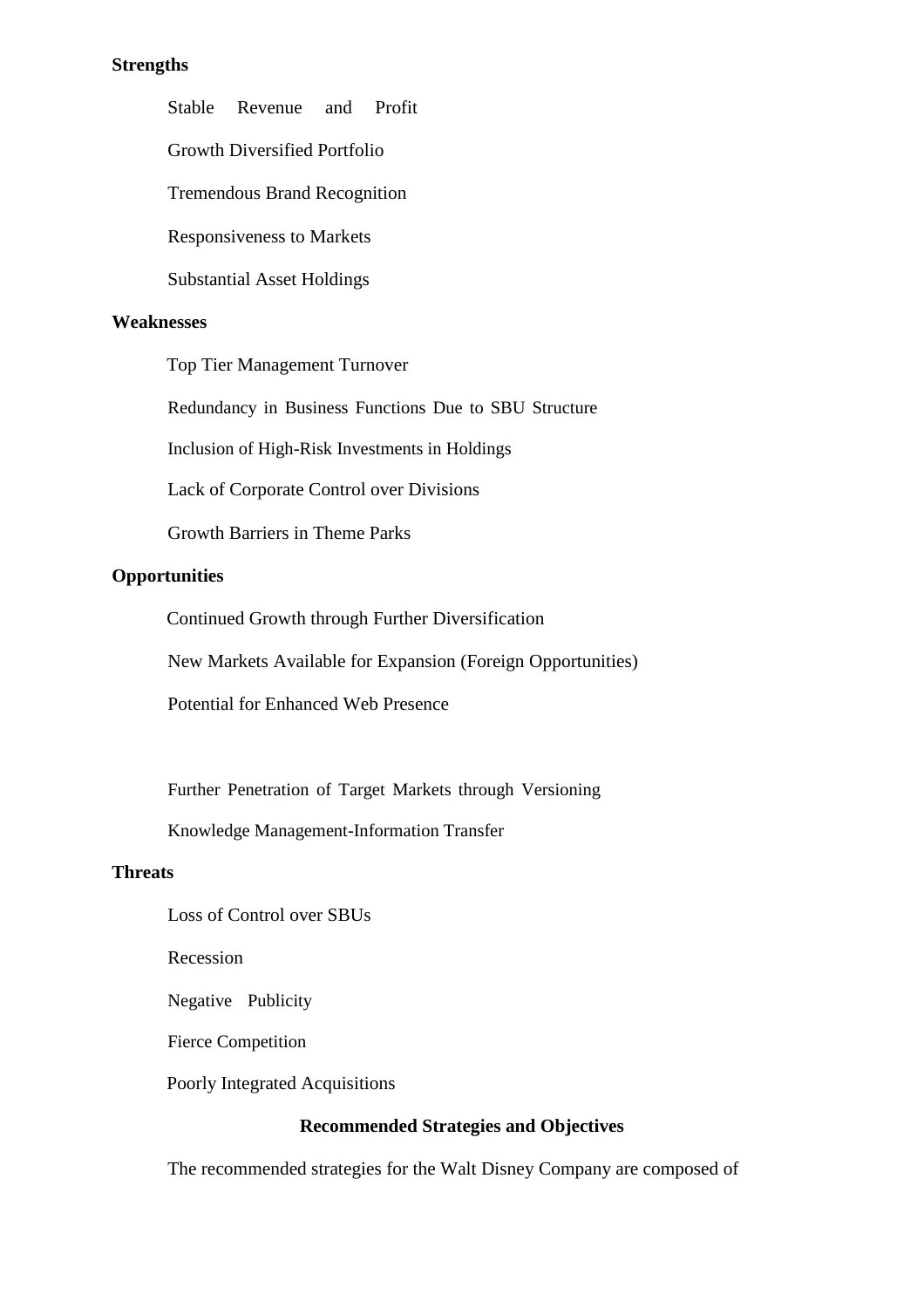initiatives on two separate fronts. First SBUs must continue to strengthen operations by identifying new opportunities in the current target markets. This recommendation lies squarely in the skill set of management and there are several examples of innovation that have already been implemented. Such examples include the investment in video on demand technology with Cox Communications and the new attractions that are being planned for the theme parks. However, the most striking example of innovative ideas is Disney's real estate venture that takes their "magic" to a whole new level. In this case, Disney successfully leveraged its incredible brand recognition in the real estate market by creating communities with their image marketing theme coupled with their branding, and consequentially adding value to the consumer. The initial phase of this project was a success, selling over 6,000 homes at a premium, and further communities are now in the works (Reso, 2010).

This type of innovative leveraging of the Disney brand represents the second strategy recommendation. Their endeavors into new markets, both in and out of the SBU structure, must maintain Disney's values and be fully compatible with either their entertainment niche or also possibly along the informational divisions. Another example that falls within the traditional SBU structure with regards to growth through acquisition that has proven successful is Disney's acquisition of Pixar Entertainment (La Monica, 2006). This move was completely in line with Disney's strong roots in animation and not only acted to benefit that individual SBU, but also strengthened the brand as a whole. Also, they now have veteran innovator in the form of Steve Jobs on the board since Jobs was the CEO of Pixar.

### **Strategy Implementation**

For 2008, to continue its growth ambitions, Disney must continue its innovative developments from within the traditional SBU structure. Moreover, it must scan for opportunities, such as the real estate venture, which lie outside the traditional hierarchy. To achieve this growth, Disney Corporate must not only foster the culture of innovation that builds from a bottom up approach through the SBU hierarchy. In fact, it must also be innovative itself in identifying new opportunities. This requires a corporate project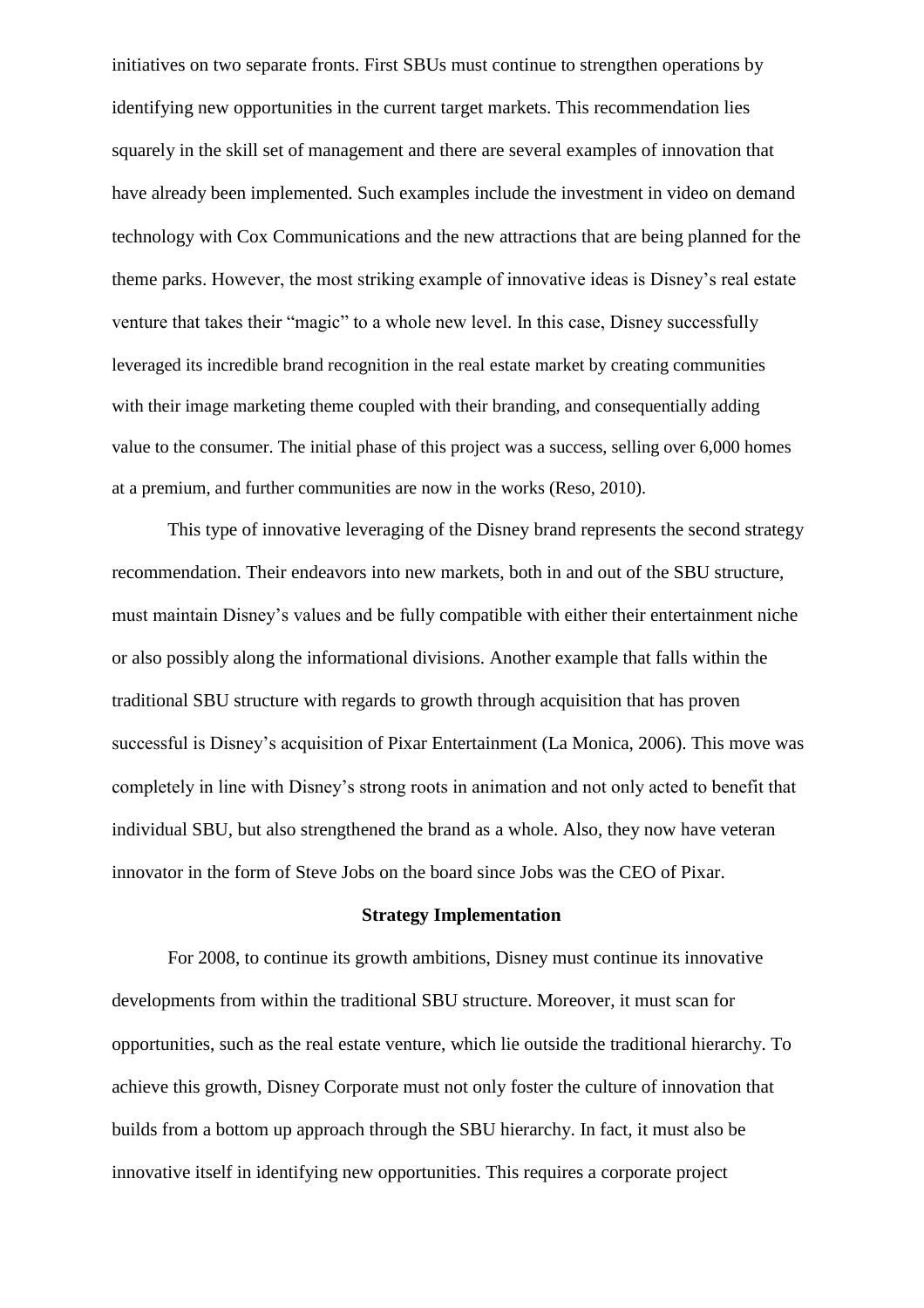coordination team that will engage in projects management until the point when the project has been integrated into the SBUs or when it becomes a standalone SBU in the future.

To maintain the level of innovation already exhibited in the SBUs, Disney must constantly revitalize the organization so that the culture does not become stagnant at any point. This will translate into giving them the room needed for creativity, and providing incentives and rewarding the most successful cases. Walt Disney himself had a pretty unique system to generate creativity (Mycoted, n.d.). It is important that the acquired conglomeration of separate activities not lose sight of such a foundation in the face of the pressures produced from the modern business environment.

With the goal of innovation implemented through acquisitions and new projects and a new division to house a project management team and acquisition team, acquisitions generally lie within the realm of specialized project management so the group can simply be referred to as the project management coordination office. The project management team will work to inject the field's best practices into both the SBUs' projects as well as into the corporate projects. The role of the team is to coordinate and monitor projects without stifling any creativity from the project team. Research shows that projects, when utilizing project management best practices, are vastly more successful. It is difficult to forecast how much revenue this will generate but it can be compared to the current growth in net profits.

|      | Net Income in Millions |                 |
|------|------------------------|-----------------|
| 2004 |                        | $2345\%$ Growth |
|      |                        |                 |
| 2005 | 2533                   | 8.02%           |
| 2006 | 3374                   | 33.20%          |
| 2007 | 4687                   | 38.92%          |
|      |                        | Target          |
| 2008 | 6561.8                 | 40%             |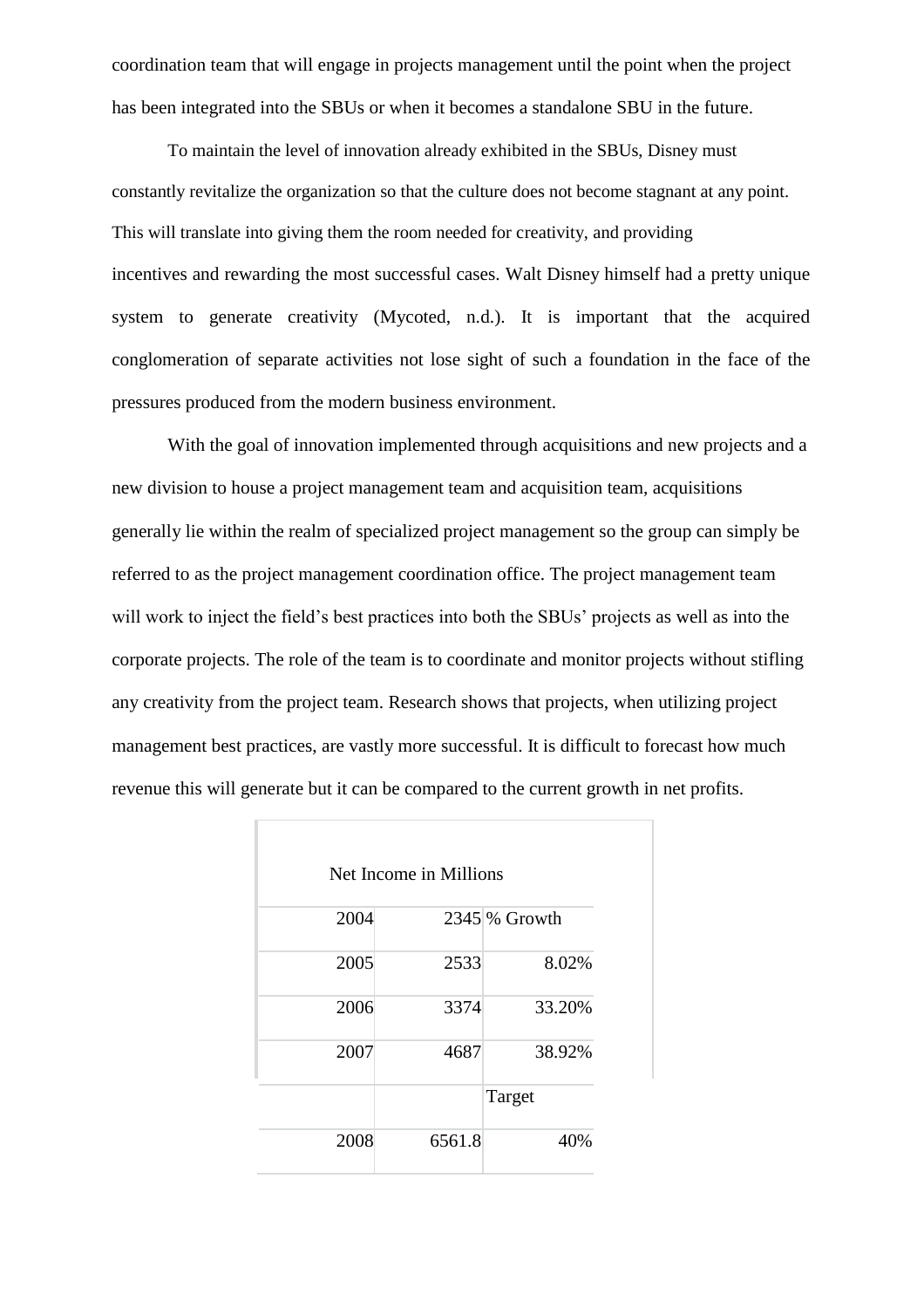| 2009 | 9186.52  | 40% |
|------|----------|-----|
| 2010 | 12861.13 | 40% |

## Table 4.

Between 2004 and 2007, Disney has experienced a tremendous growth in net income. To maintain such exponential growth rate is unconceivable so the target growth rate is set slightly higher than the increase since the rate of increased profitability is already almost unfathomable.

The project coordination team should budget no less than 20 million in 2008 and allow a 10 percent growth in salaries per year. Since the target rate of return is now set at 40 percent, the net present value of this expenditure can now be calculated.

| <b>Project Coordination Division Costs</b> |      |                     |  |  |  |  |
|--------------------------------------------|------|---------------------|--|--|--|--|
| Cost in Millions                           |      |                     |  |  |  |  |
| 2008                                       |      | 20 NPV Cost \$34.33 |  |  |  |  |
| 2009                                       | 22   |                     |  |  |  |  |
| 2010                                       | 24.2 |                     |  |  |  |  |

#### Table 5.

Therefore, the expenditure would be justified if the project coordination team succeeds in maintaining the current growth. Another advantage to centralizing the project process would be that the net present values could compare among all the divisions. For example, the project return threshold point should obviously be 40 percent. However, if a certain project in a SBU is 80 percent while another is 50 percent, then both would be worthwhile, but a centralized team could prioritize the funding based on the projected returns.

Simplified Consolated Income Statement w/ Centralized Project Coordination (In Milions)

| 2004 | ח∩ר<br>-- UU - | 2006 | 2007 | 2008 | 2009 | 2010 |
|------|----------------|------|------|------|------|------|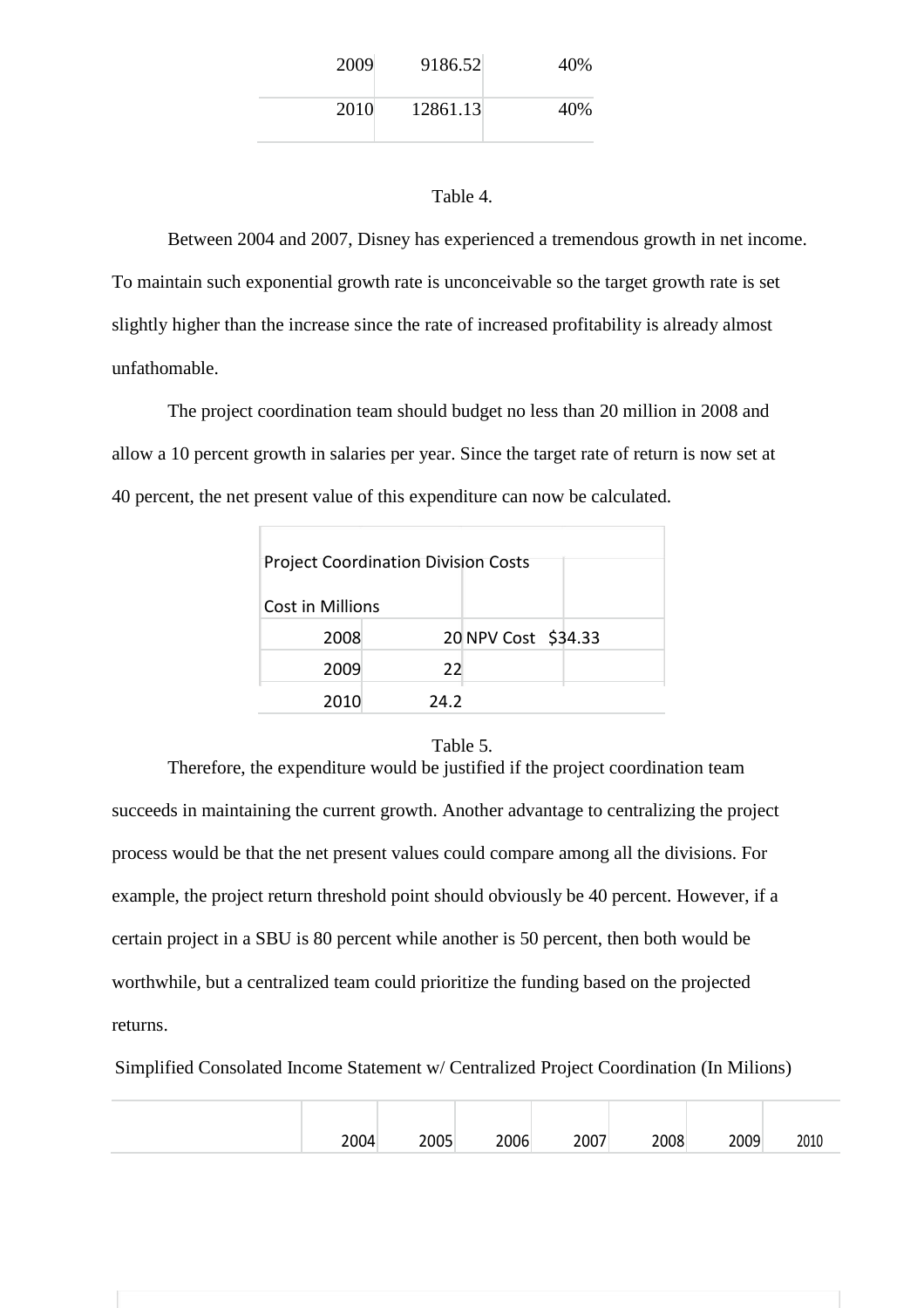| Revenues                    | 30752       | 31944       | 34285 | 35510 | 37681.8 | 40908.52 | 45135.33 |
|-----------------------------|-------------|-------------|-------|-------|---------|----------|----------|
|                             |             |             |       |       |         |          |          |
| Costs & Expenses            | 26704       | 27837       | 28807 | 28729 | 29000   | 29500    | 30000    |
|                             |             |             |       |       |         |          |          |
| Other Expenses & Taxes      | 1703        | 1574        | 2104  | 2094  | 2100    | 2200     | 2250     |
|                             |             |             |       |       |         |          |          |
| <b>Project Coordination</b> | $\mathbf 0$ | $\mathbf 0$ | 0     | 0     | 20      | 22       | 24.2     |
|                             |             |             |       |       |         |          |          |
| Net Income                  | 2345        | 2533        | 3374  | 4687  | 6561.8  | 9186.52  | 12861.13 |

Table 6.

#### **Annual Objectives and Policies**

The annual objectives and policies proposed consist of identifying opportunities for acquisition or entering into a new market, creating a project team to capture the opportunity, and moving into operations management among various time intervals. This proposal recommends that the project portfolio be evaluated quarterly. Each separate SBU should, for the most part, have freedom to decipher the projects scope, schedule and budget while a corporate team also leads initiatives that fall outside of the realm of the traditional SBU structure. The centralized project coordination office will then have the ability to compare the proposed net present value (or other chosen metrics) among all projects across the traditional divisional lines to make sure that the projects with the greatest benefits secure funding and all projects follow a set of best practices. Centralization of this unit also opens the doors to creating a knowledge management base that can also be shared across divisional lines. The key advantages of this method are:

Retain corporate control over acquisitions and projects

Allow the SBUs freedom for creativity while maintaining functional efficiencies

Maintain aggressive profit growth by funding projects with the greatest NPV

It is recommended that the project coordination team be developed to maintain project management best practices without being overly intrusive to the project's objectives. Also, acquisitions must be monitored as well since these will represent a bulk of the company's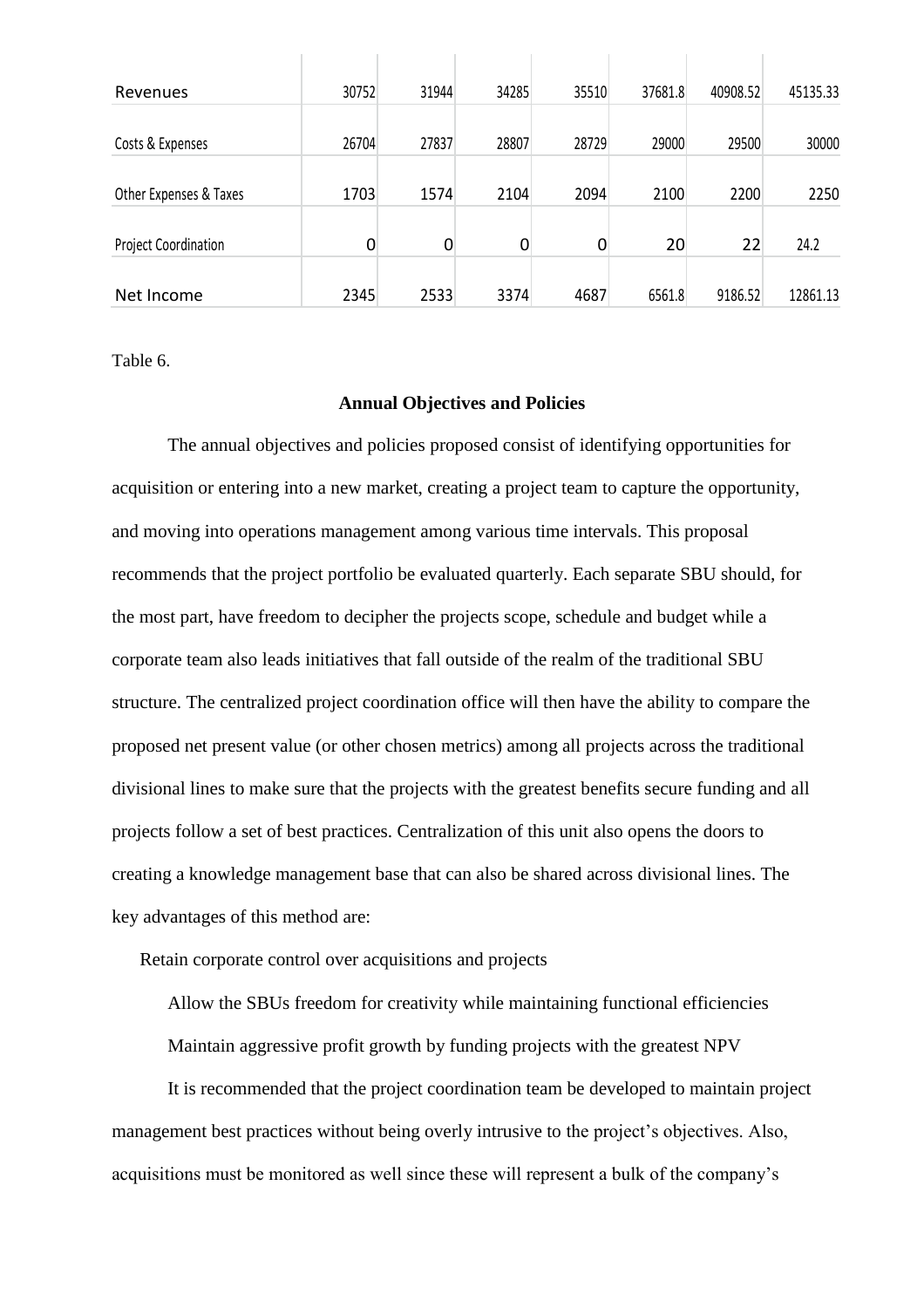growth strategy. Subsequently, change management practices must be adhered to during such integrations. Disney must also be cognizant of the corporate culture that is subject to any acquisition to ensure that integration does not come with insurmountable resistance.

# **Timeline for Integration of Project Coordination Office**

# Year One

- $\geq$  Q1 Acquire Top Talent in Project Management and Acquisitions
	- Acquire Office Space
	- Begin Teambuilding
- $\triangleright$  Q2
	- Allow Team to Assimilate into Disney's Culture
	- Compile Portfolio of Current Projects
	- Announce Organizational Change
	- **Provide Workshops to SBUs about Process Changes**

 $\geqslant$  Q3

- Pull the Trigger on New Project System
- $\triangleright$  Q4
	- Conduct First Annual Evaluation
	- Reengineer Process (If Necessary)
- Year Two

 $\triangleright$  Q1-Q3

- Build Knowledge Base
- **Diversify Project Portfolio**
- **Spread Project Management Education of Best Practices**

 $\geqslant$  04

- Conduct Annual Evaluation
- Reengineer Process (If Necessary)
- Year Three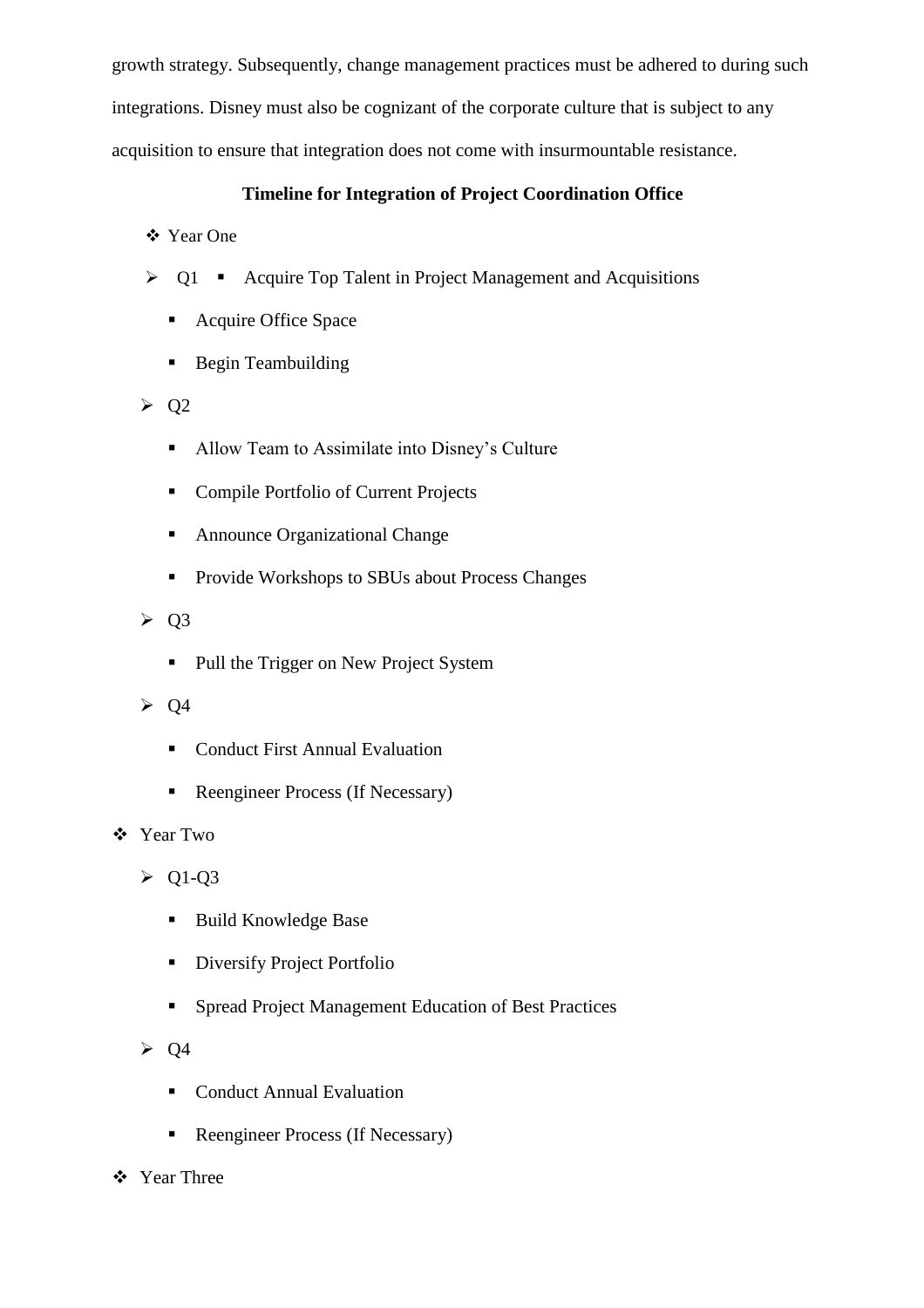$\triangleright$  Q1-Q3

- **Maintain Project Portfolio**
- $\geq Q4$ 
	- **Conduct Annual Evaluation**
	- Reengineer Process (If Necessary)

## **Strategy Review and Evaluation**

Ultimately, the proposed focus on innovation and acquisition must be subject to evaluation, and the scorecard for all businesses is written in economic terms. Within the four primary SBUs, such evaluations are comparatively simple to conduct due to the large amount of historical performance data available. New projects and acquisitions require more craft in terms of evaluations but these can be compared with the net benefit analysis produced before the project's inception to provide a measure of success.